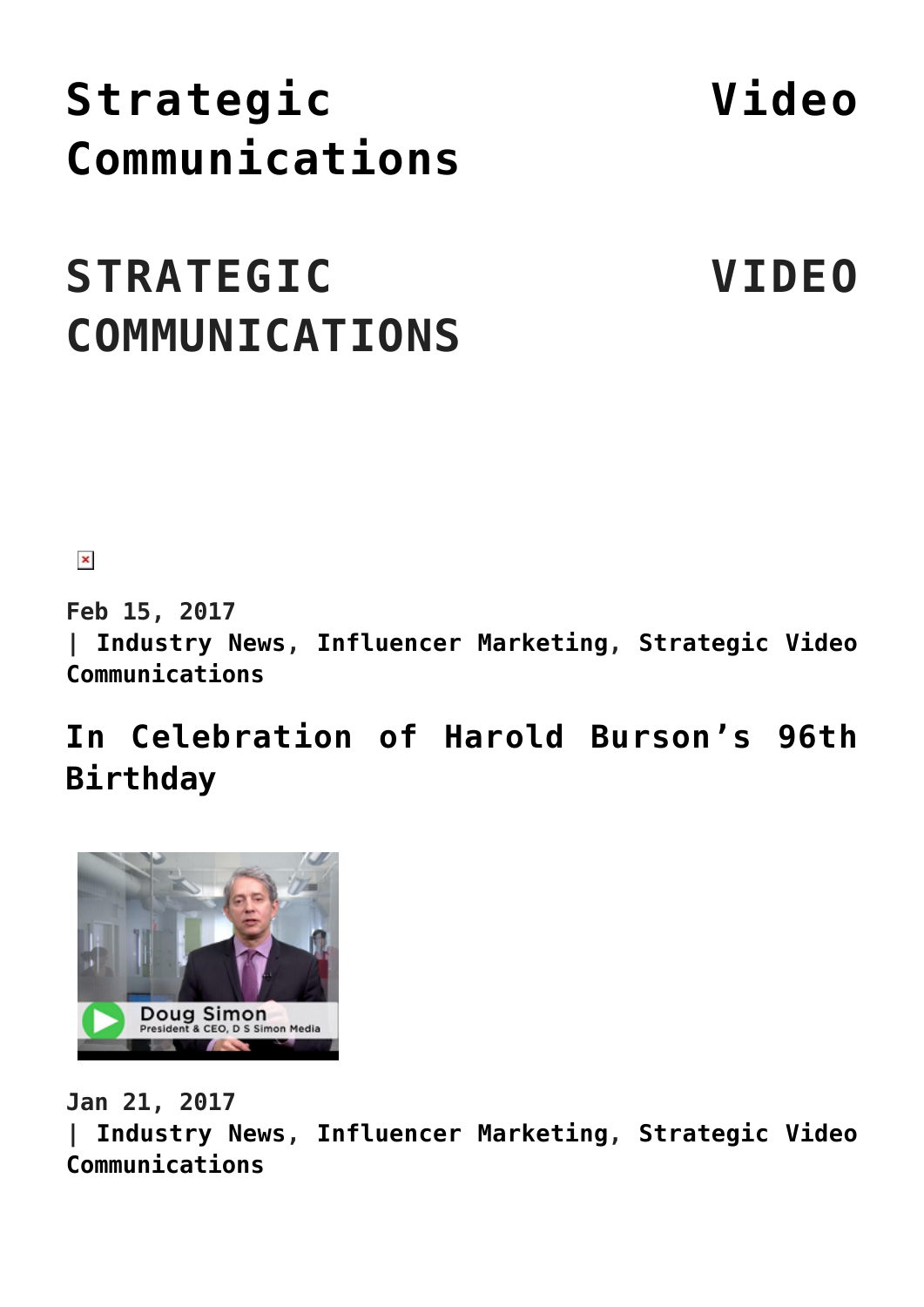## **[Crisis Plan If Trump Attacks Your Brand](https://www.commpro.biz/crisis-plan-if-trump-attacks-your-brand/)**



**Jan 18, 2017 | [Industry News,](https://www.commpro.biz/./industry-news/) [Influencer Marketing](https://www.commpro.biz/./influencer-marketing/), [Strategic Video](https://www.commpro.biz/./strategic-video-communications-channel/) [Communications](https://www.commpro.biz/./strategic-video-communications-channel/)**

**[Trump's Twitter: Nothing To Rant About](https://www.commpro.biz/trumps-twitter-nothing-to-rant-about/)**



**Jan 17, 2017**

**| [Industry News](https://www.commpro.biz/./industry-news/), [Influencer Marketing,](https://www.commpro.biz/./influencer-marketing/) [Public](https://www.commpro.biz/./public-relations/) [Relations,](https://www.commpro.biz/./public-relations/) [Strategic Video Communications](https://www.commpro.biz/./strategic-video-communications-channel/)**

**[Communication Strategies for Changes to](https://www.commpro.biz/communication-strategies-for-changes-to-obamacare/) [Obamacare](https://www.commpro.biz/communication-strategies-for-changes-to-obamacare/)**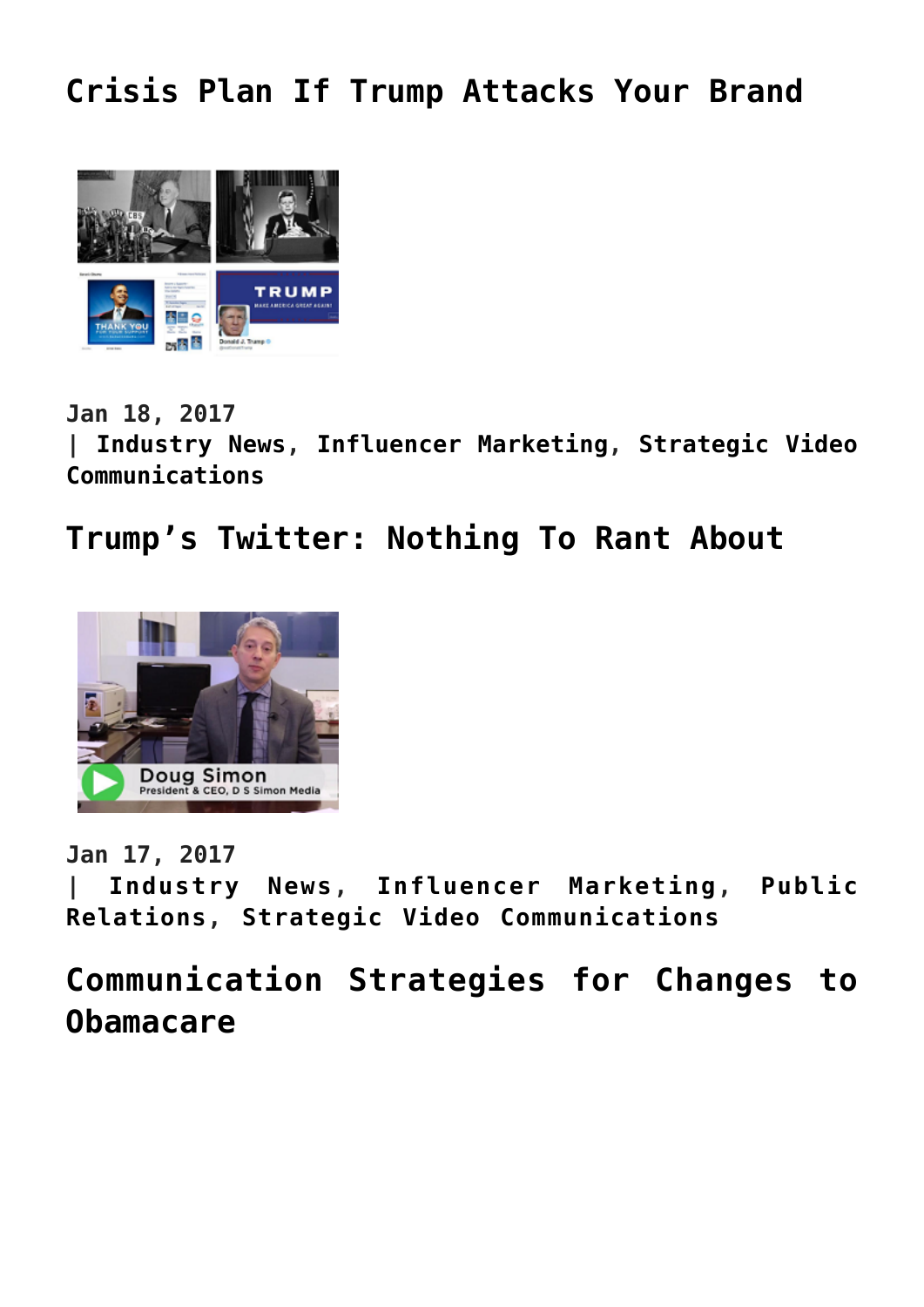



**Nov 22, 2016 | [Industry News,](https://www.commpro.biz/./industry-news/) [Influencer Marketing](https://www.commpro.biz/./influencer-marketing/), [Strategic Video](https://www.commpro.biz/./strategic-video-communications-channel/) [Communications](https://www.commpro.biz/./strategic-video-communications-channel/)**

**[Brand Video Communications Report Finds](https://www.commpro.biz/brand-video-communications-report-finds-agencybrand-disconnect/) [Agency/Brand Disconnect](https://www.commpro.biz/brand-video-communications-report-finds-agencybrand-disconnect/)**



**Sep 26, 2016**

**| [Influencer Marketing](https://www.commpro.biz/./influencer-marketing/), [Strategic Video](https://www.commpro.biz/./strategic-video-communications-channel/) [Communications,](https://www.commpro.biz/./strategic-video-communications-channel/) [Today](https://www.commpro.biz/./today/)**

**[The Great Debate – Flashback to 1980](https://www.commpro.biz/the-great-debate-flashback-to-1980/)**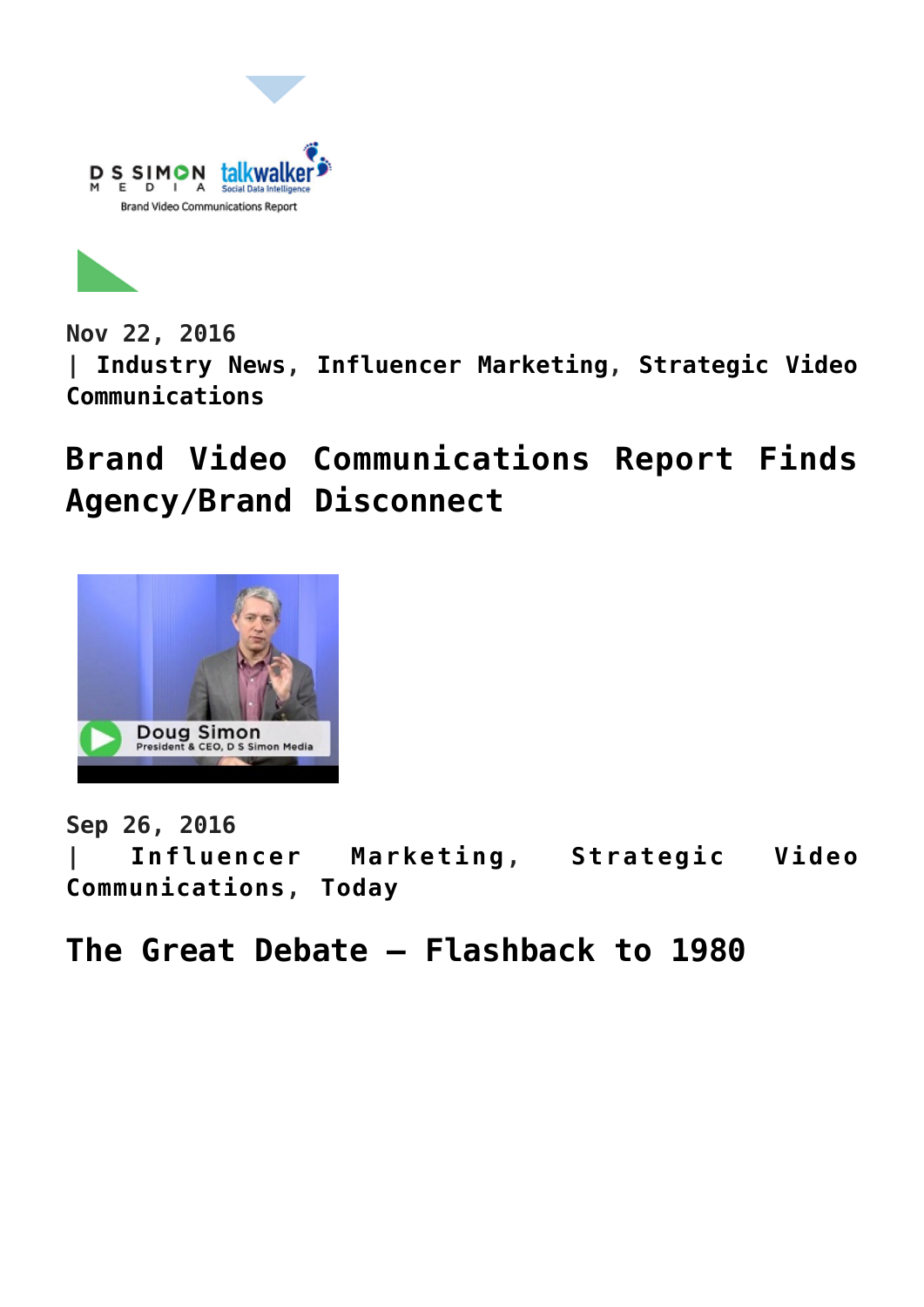

**Sep 19, 2016 | [Influencer Marketing](https://www.commpro.biz/./influencer-marketing/), [Strategic Video](https://www.commpro.biz/./strategic-video-communications-channel/) [Communications,](https://www.commpro.biz/./strategic-video-communications-channel/) [Today](https://www.commpro.biz/./today/)**

**[Five Tips for Effective Communications](https://www.commpro.biz/five-tips-for-effective-communications-for-healthcare-companies/) [for Healthcare Companies](https://www.commpro.biz/five-tips-for-effective-communications-for-healthcare-companies/)**



**Sep 14, 2016**

**| [Influencer Marketing](https://www.commpro.biz/./influencer-marketing/), [Strategic Video](https://www.commpro.biz/./strategic-video-communications-channel/) [Communications,](https://www.commpro.biz/./strategic-video-communications-channel/) [Today](https://www.commpro.biz/./today/)**

### **[Will Hillary Blow It?](https://www.commpro.biz/will-hillary-blow-it/)**

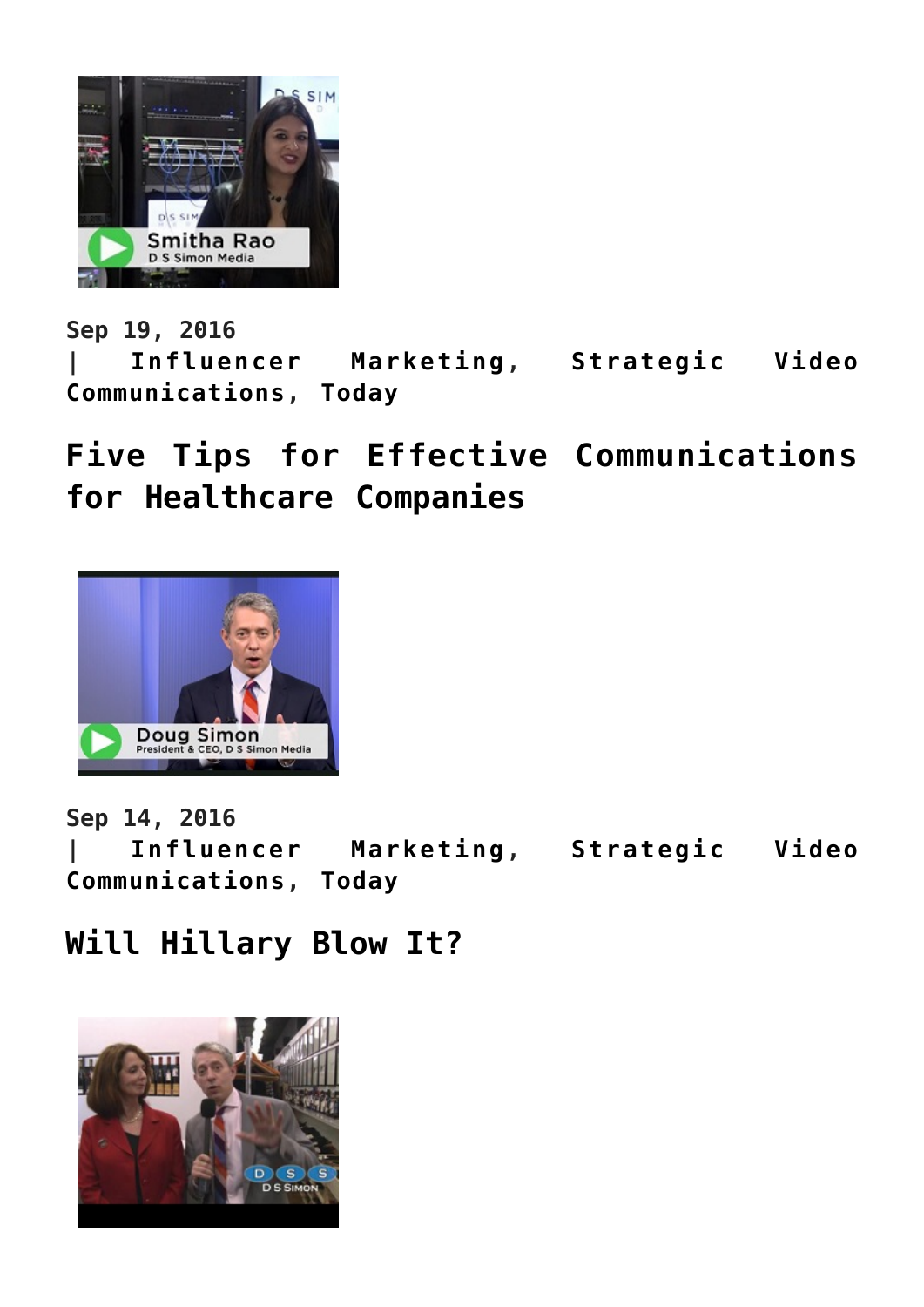**Jul 27, 2016 | [Influencer Marketing](https://www.commpro.biz/./influencer-marketing/), [Strategic Video](https://www.commpro.biz/./strategic-video-communications-channel/) [Communications,](https://www.commpro.biz/./strategic-video-communications-channel/) [Today,](https://www.commpro.biz/./today/) [VlogViews](https://www.commpro.biz/./strategic-video-communications-channel/vlogviews/)**

### **[What CMOs are Thinking About](https://www.commpro.biz/what-cmos-are-thinking-about/)**



**Jun 25, 2016**

**| [Industry News,](https://www.commpro.biz/./industry-news/) [Influencer Marketing](https://www.commpro.biz/./influencer-marketing/), [Strategic Video](https://www.commpro.biz/./strategic-video-communications-channel/) [Communications](https://www.commpro.biz/./strategic-video-communications-channel/)**

**[What are the Most Common Mistakes CEOs](https://www.commpro.biz/what-are-the-most-common-mistakes-ceos-make-when-it-comes-to-communications/) [Make When it Comes to Communications?](https://www.commpro.biz/what-are-the-most-common-mistakes-ceos-make-when-it-comes-to-communications/)**



**May 17, 2016**

**| [Influencer Marketing](https://www.commpro.biz/./influencer-marketing/), [Strategic Video](https://www.commpro.biz/./strategic-video-communications-channel/) [Communications,](https://www.commpro.biz/./strategic-video-communications-channel/) [Today](https://www.commpro.biz/./today/)**

**[Ray Kotcher on the Role of the CEO in](https://www.commpro.biz/communications/)**